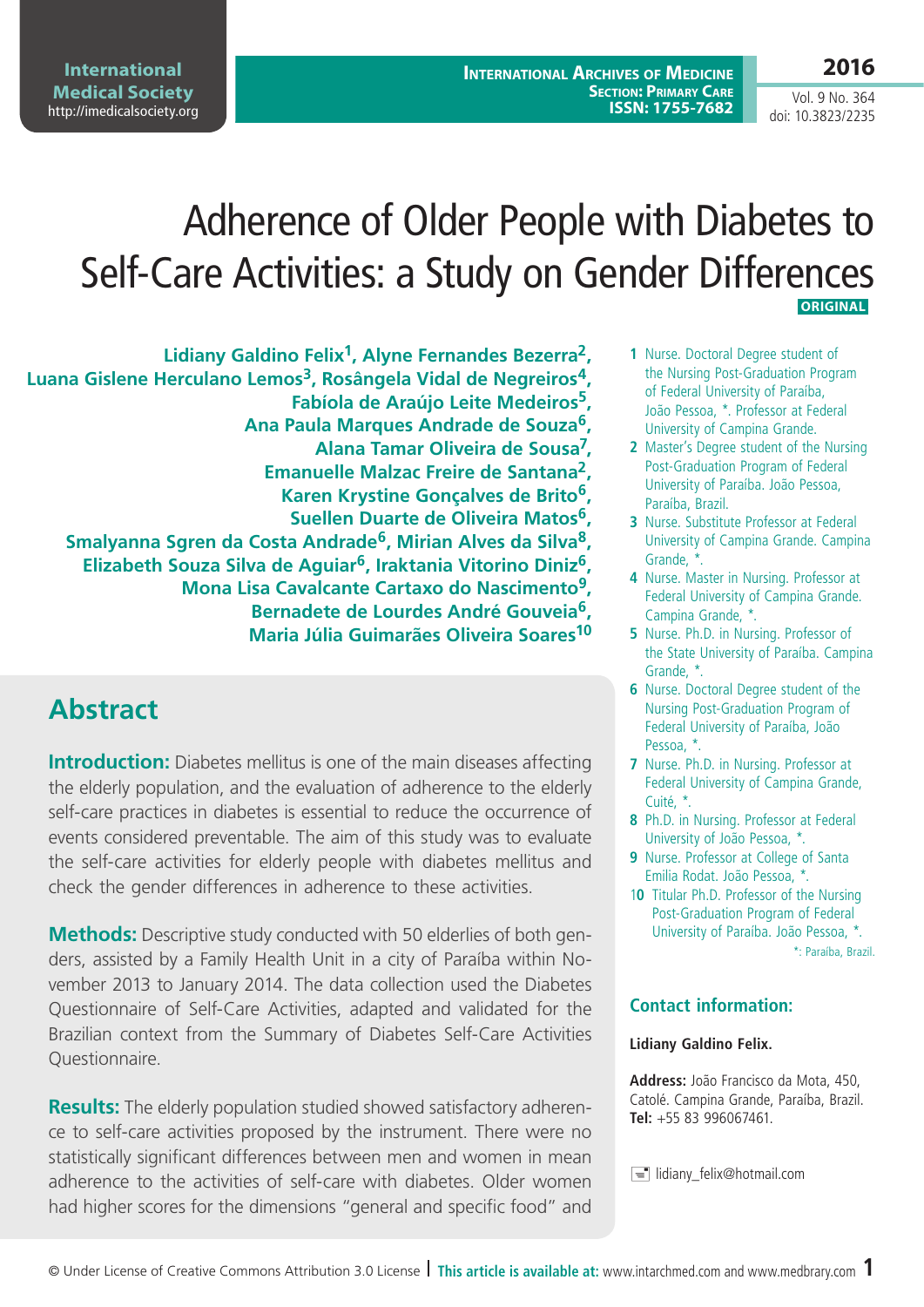**2016**

Vol. 9 No. 364 doi: 10.3823/2235

"medication" and a lower score for the dimension "monitoring of blood glucose." Men showed a greater adherence to the dimension "foot care" and lower adherence to the item "sweet ingested."

**Conclusion:** The evaluated elderly have desirable self-care on the appropriate and important activities for the control of diabetes.

**Keywords** Diabetes Mellitus; Self-Care; Elderly; Nursing Care.

## **Introduction**

Diabetes Mellitus (DM) is a heterogeneous group of metabolic disorders characterized by hyperglycemia and changes in the metabolism of carbohydrates, proteins, and fats, resulting from secretion defects and/or action of insulin [1].

On the world scenario, the DM has emerged as a major public health problem that affects 415 million people, accounting for 12% of health expenditures in the world. For 2040, it is estimated that the number of people with the disease reaches more than 642 million, with a worldwide prevalence rate of 10.1% [2].

Brazil currently has the fourth place in the world ranking of countries with the highest number of cases of the disease, which affects 14.3 million people, that is 9.4% of the population. Recent estimates show that for 2040, the country will have 23.2 million people with diabetes [3].

DM is one of the main diseases affecting the elderly population [4]. The prevalence of self-reported diabetes among the elderly in Brazil increased from 17.6% in 2003 to 22.1% in 2014 [5]. The causes for the increased prevalence of diabetes during the study period cover different aspects and may be related to the greater number of diagnoses of the disease since the introduction of HiperDia program by the Ministry of Health between 2001-2003, and the growth of obesity in the elderly population [4].

Given the complexity of diabetes as a chronic disease and the increasing prevalence of older people with diabetes in contemporary society, it is seen the need to develop specific policies and interventions to promote healthy habits, prevention of acute and chronic complications to this part of the population [4]. These complications can compromise the independence, functional capacity and quality of life of the elderly [6], reducing the chances of a successful aging.

Considering that 99% of the daily care required for the treatment of diabetes is performed by the person with the disease and his families [1], the assessment of adherence of the elderly to self-care practices in diabetes is important to minimize the occurrence of events considered preventable, in addition to the costs of hospital and disease-related complications [7].

Currently, there are several tools which can be used to assess different aspects of self-care of people with diabetes as the Summary of Diabetes Self-care Activities, the Scale for Diabetic Ability Identification for Self-care, Diabetes Self-Management Questionnaire, and Diabetes Self-Care Practices questionnaire.

Among the specific instruments for assessment of self-care of people with DM, there are the Diabetes Questionnaire of Self-Care Activities (translated version) [8], which is a self-administered instrument that was translated, adapted and validated for the Brazilian context [ 9] from the instrument Summary of Diabetes Self-Care Activities Questionnaire [10].

Diabetes Questionnaire of Self-Care Activities proved to be a reliable and valid instrument to assess the adherence of the person with diabetes to six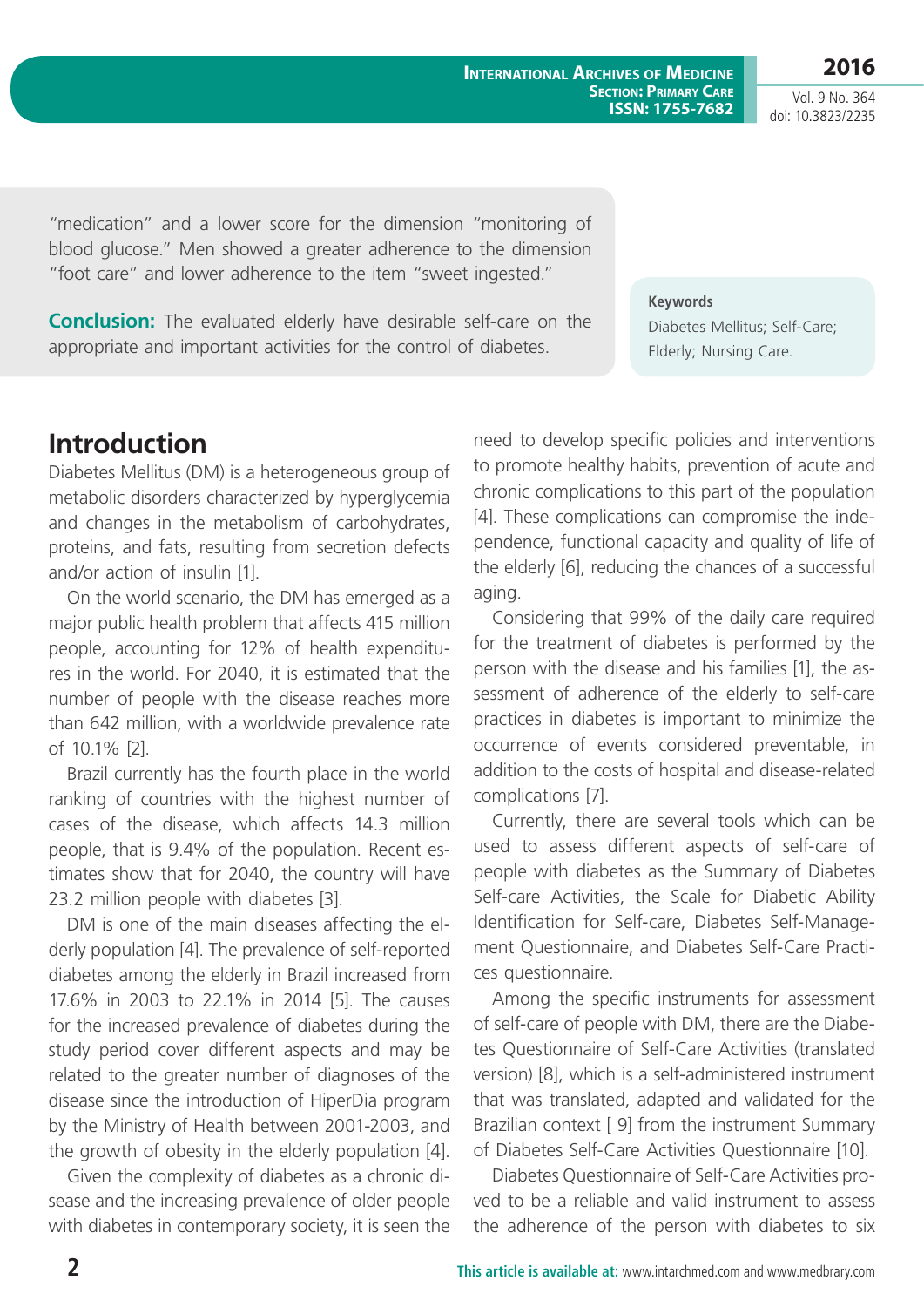Vol. 9 No. 364 doi: 10.3823/2235

**2016**

dimensions that represent distinct activities of treating the disease: food (general and specific), physical activity, medication use, monitoring of blood glucose, foot care and smoking [9, 11-14].

Considering that the studies on the evaluation of self-care among the elderly with diabetes are still incipient in the Brazilian reality, the question is: what is the adherence of older people with diabetes to self-care activities for the disease? Moreover, what are the gender differences in adherence to these activities?

In this perspective, this study aims to evaluate the self-care activities for elderly people with diabetes mellitus and check the gender differences in adherence to these activities. Such knowledge will enable the identification of the weaknesses of self-care practices among the elderly, providing necessary support for the care planning and specific interventions for diabetes education and self-care stimulus in this population group.

### **Methods**

Descriptive study, with a quantitative approach, performed in a Family Health Unit (FHU) in the city of Campina Grande, Paraíba, Brazil. The convenience sample consisted of 50 elderlies, with a clinical diagnosis of diabetes who attended the follow-up visits of Hiperdia program between November 2013 to January 2014.

The inclusion criteria of the study participants were age less than sixty (60) years old, be registered in the selected FHU, have the diagnosis of DM, had at the time of the interview, the cognitive ability preserved to understand and respond to questions, evaluated by applying the Mini-Mental State Examination (MMSE).

Older people presenting alterations of disabling neurological order to understand the objectives of the study, the questions of applied instruments and those who refused to participate in the survey were excluded from the study.

The approach to the elderlies was conducted verbally in the waiting room of the FHU, while they waited for medical or nursing care. At that time, the elderly people were informed about the objectives and nature of the study. There was the reading aloud of the Consent and Informed Form to facilitate understanding, being asked to sign it at the end of reading.

Data collection was conducted through interviews in a private room by individual application of the Mini-Mental State Examination proving the cognitive capacity of the elderlies to participate in the study. For the elderly people with cognitive ability, other two instruments were applied: the first containing information on socioeconomic data (gender, marital status, education, family income, type of housing, housing conditions), anthropometric data (weight, height, Body Mass Index body) and health conditions (pathological personal history and current conditions); the second instrument was the Diabetes Questionnaire of Self-care Activities (QAD).

The Diabetes Questionnaire of Self-care Activities instrument is a self-administrable tool specific for evaluation of self-care activities with diabetes [9]. This assessment is standardized in a parameterized scale on weekdays ranging from 0 to 7, with the scores indicating the frequency that people with diabetes perform their self-care activities, in the seven days before the questionnaire. The scale value is analyzed as follows: for the general food, specific food related to the intake of fruits and/or vegetables, physical activity, monitoring blood sugar, foot care, and medication, the value 0 (zero) corresponds to less desirable situation and seven (7) most favorable. For specific items related to food intake of high-fat foods and sweets, the values are inverted, and 0 (zero) is the most favorable and seven (7) the least desirable. For the evaluation of smoking habits, it is considered the proportion of smokers, the mean of cigarettes smoked and the last time that the patient has smoked [9].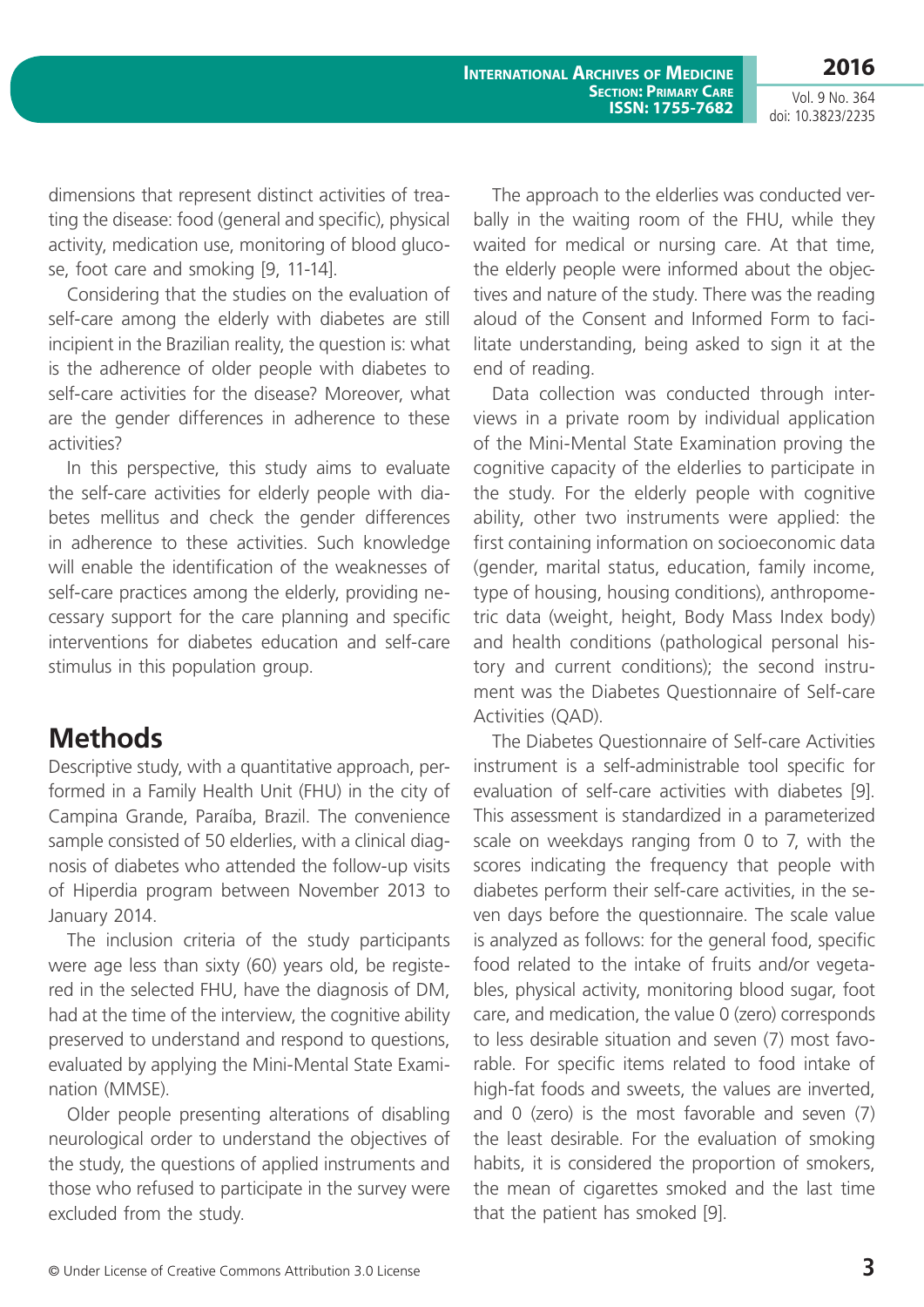**2016**

Vol. 9 No. 364 doi: 10.3823/2235

For this study, it was considered the general adherence to self-care desirable when the average number of days of the week that the activity was performed was more than five (05) [15-16], except for the items QAD whose values are reversed [11].

For data analysis, the Statistical Package for the Social Sciences program, version 21.0 was used applying descriptive and inferential statistics. Continuous variables were presented as average and Standard Deviation (SD) followed by the minimum and maximum values. Categorical variables were described as frequencies and percentages. It was adopted  $p$  <0.05 as the level of statistical significance for all comparisons.

The study was approved by the Research Ethics and Research of the Committee of the Federal University of Campina Grande, CAAE: 15739113.0000.5182.

The study had 50 elderlies participating, the median age of 73.64 years old  $(\pm 7.13)$ , ranging between 60 and 91 years old. As for sociodemographic cha-

### racteristics, the sample consisted mostly of elderly female 78% (n=38), retired 64% (n=32), with low education (<9 years of study) 94% (n=47), and 48% (n=21) with no education.

Regarding the comorbidities associated with diabetes, Hypertension was present in most of the elderly with 90% (n=45), followed by musculoskeletal diseases and varicose veins, both with 38% (n=19). It was also observed that 44% (n=20) of the elderly considered themselves sedentary and 56% (n=28) were overweight. The median total body mass index was 28.5 kg/m<sup>2</sup> (minimum 21.6 and maximum 41.0), and lower for men  $(26.2 \text{ kg/m}^2)$ .

Questions were asked based on self-care activities for the elderly in the seven days before the questionnaire to assess adherence to self-care activities between men and women, presented in **Table 1**, The adherence to self-care was considered satisfactory when the scores were greater or equal to five, except for the items 'eat red meat and/or derived from whole milk and eat sweets," because by being inappropriate behavior, it was expected to find lower values, exactly the opposite.

**Table 1.** Distribution of the domains and facets of QoL. João Pessoa, PB, 2015.

| <b>Self-Care Activity</b>                           | <b>Gender</b>     |      |                   |      |         |                   |      |
|-----------------------------------------------------|-------------------|------|-------------------|------|---------|-------------------|------|
|                                                     | Female            |      | Male              |      | p-value | <b>Total</b>      |      |
|                                                     | Average<br>(days) | SD   | Average<br>(days) | SD   |         | Average<br>(days) | SD   |
| General food                                        |                   |      |                   |      |         |                   |      |
| Followed healthy diet                               | 5.15              | 2.72 | 3.64              | 3.52 | .134    | 4.82              | 2.95 |
| Followed recommended healthy diet                   | 5.05              | 2.74 | 3.64              | 3.52 | .163    | 4.74              | 2.95 |
| Specific food                                       |                   |      |                   |      |         |                   |      |
| Had five or more servings of fruits/vegetables      | 6.31              | 1.77 | 5.18              | 3.12 | .128    | 6.06              | 2.16 |
| Had foods high in fat                               | 3.79              | 2.91 | 3.91              | 3.04 | .910    | 3.82              | 2.91 |
| Sweets intake                                       | 1.36              | 2.30 | 0.73              | 1.19 | .386    | 1.22              | 2.11 |
| Physical Activity                                   |                   |      |                   |      |         |                   |      |
| Performed physical activity for at least 30 minutes | 164               | 2.31 | 1.36              | 2.50 | .731    | 1.58              | 2.33 |
| Performed specific physical activity                | 1.49              | 2.24 | 1.55              | 2.46 | .941    | 1.50              | 2.27 |
| Blood glucose monitoring                            |                   |      |                   |      |         |                   |      |
| Evaluated blood sugar                               | 0.79              | 1.93 | 1.45              | 2.80 | .372    | 0.94              | 2.14 |
| Evaluated the number of blood sugar recommended     | 1.13              | 2.36 | 1.27              | 2.83 | .865    | 1.16              | 2.44 |

**Results**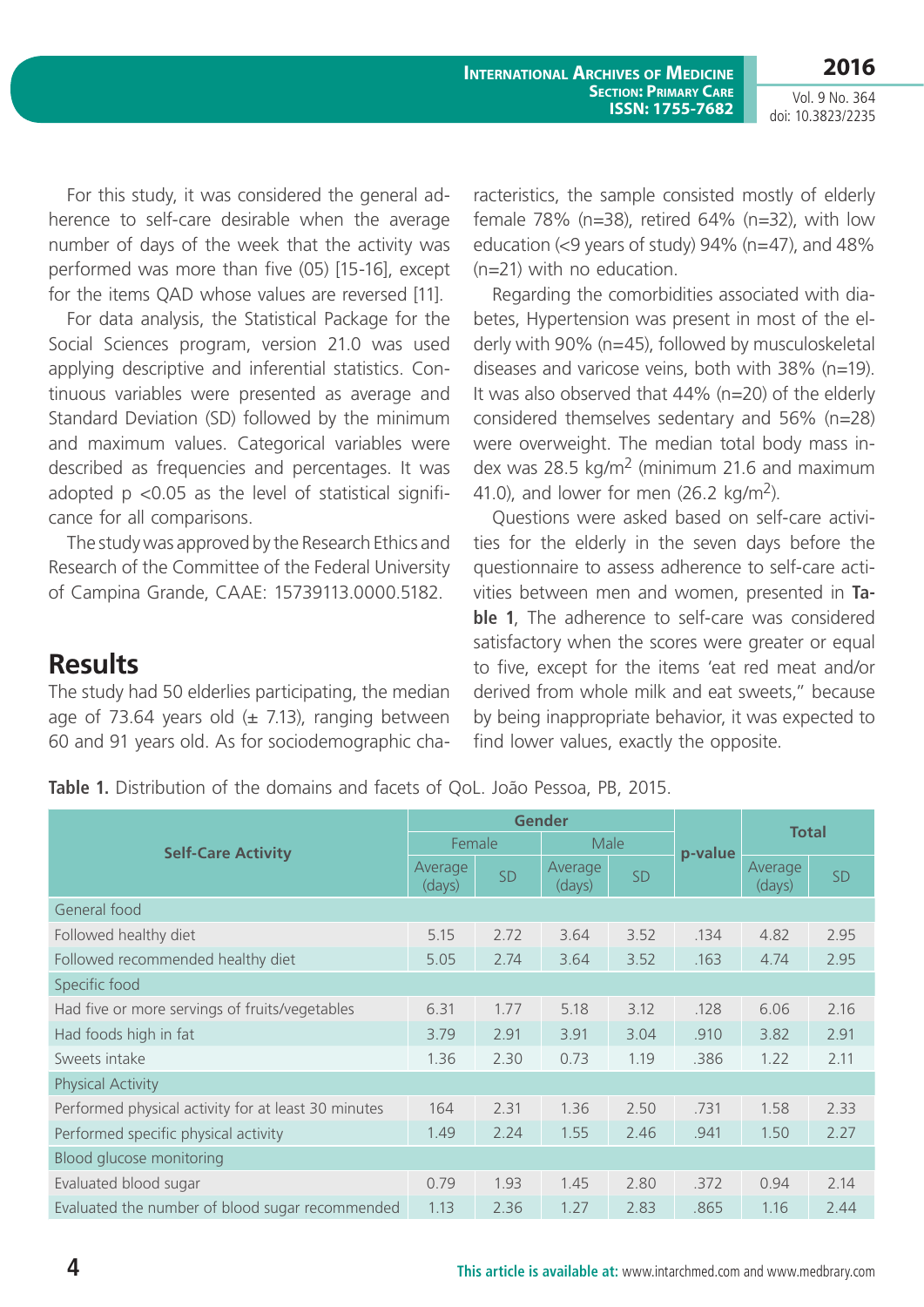**2016**

Vol. 9 No. 364 doi: 10.3823/2235

| <b>Self-Care Activity</b>                                                                                                                                                                                                      | <b>Gender</b>     |      |                   |           |         |                   |           |
|--------------------------------------------------------------------------------------------------------------------------------------------------------------------------------------------------------------------------------|-------------------|------|-------------------|-----------|---------|-------------------|-----------|
|                                                                                                                                                                                                                                | Female            |      | Male              |           | p-value | <b>Total</b>      |           |
|                                                                                                                                                                                                                                | Average<br>(days) | SD   | Average<br>(days) | <b>SD</b> |         | Average<br>(days) | <b>SD</b> |
| Foot care                                                                                                                                                                                                                      |                   |      |                   |           |         |                   |           |
| Examined the feet                                                                                                                                                                                                              | 4.69              | 3.20 | 5.09              | 3.27      | .718    | 4.78              | 3.19      |
| Examined the inside of shoes before put them                                                                                                                                                                                   | 5.03              | 3.19 | 6.36              | 2.11      | .197    | 5.32              | 3.02      |
| Dried between the toes after washing them                                                                                                                                                                                      | 5.64              | 2.74 | 5.73              | 2.83      | .928    | 5.66              | 2.73      |
| Medication                                                                                                                                                                                                                     |                   |      |                   |           |         |                   |           |
| Took medications as recommended                                                                                                                                                                                                | 5.03              | 3.19 | 3.18              | 3.65      | .108    | 4.62              | 3.35      |
| Took insulin injections as recommended                                                                                                                                                                                         | 3.05              | 3.51 | 3.18              | 3.65      | .915    | 3.08              | 3.51      |
| Took the recommended diabetes pills                                                                                                                                                                                            | 6.28              | 2.15 | 5.73              | 2.61      | .475    | 6.16              | 2.24      |
| concert in the full attack full that is in the district of the formulation and the formulation of the formulation of the formulation of the following the formulation of the following state of the following state of the fol |                   |      |                   |           |         |                   |           |

SD: Standard Deviation for the activities of self-care, in the seven days before the application of Diabetes Questionnaire of Self-care Activities. Source: Research data

The results presented in **Table 1** indicates that there were no statistically significant differences between men and women in mean adherence to the activities of self-care to diabetes.

The general analysis of the average adherence of women to items of the Diabetes Questionnaire of Self-care Activities showed a higher score for the items "Had five or more servings of fruits/vegetables" (6.31  $\pm$  1.77 days) and "took the recommended diabetes pills" (6.28  $\pm$  2.15 days) and a lower score for the item "Evaluated blood sugar" (0.79  $\pm$ 1.93). Men showed a greater adherence to the item "Examined the inside of shoes before put them"  $(6.36 \pm 2.11$  days) and lower adherence to the item "sweet intake"  $(0.73 \pm 1.19$  days) considered appropriate activities and very important for the control of diabetes.

As for items Diabetes Questionnaire of Self-care Activities related to smoking, described in **Table 2**, it was found that 90% (n=45) of elderly people reported "no smoking in the last seven days"; of them, 56% (n=28) reported, "have never smoked." Of the 05 elderlies (10%) who reported smoking, all were female and the average number of cigarettes smoked per day was  $0.37\%$  ( $\pm$  1.02).

**Table 2.** Results of the elderly related to smoking, according to the Diabetes Questionnaire of Self-care Activities. Campina Grande-PB, Brazil, in 2016.

| <b>Smoking</b>                               | <b>Frequency</b>                  | N         | $\%$   |  |  |
|----------------------------------------------|-----------------------------------|-----------|--------|--|--|
| Smoking during                               | No                                | 45        | 90     |  |  |
| the last seven days?                         | Yes                               | 5         | 10     |  |  |
| When did you<br>smoke the last<br>cigarette? | Never smoked                      | 28        | 56     |  |  |
|                                              | For over two years                | 3         | 6      |  |  |
|                                              | One to two years ago              | 11        | 22     |  |  |
|                                              | From four to twelve<br>months ago | 3         | 6      |  |  |
|                                              | From one to three<br>months ago   | Λ         |        |  |  |
|                                              | Last month                        | $\bigcap$ | $\cap$ |  |  |
|                                              | Today                             | 5         | 10     |  |  |
| <b>Source: Research data</b>                 |                                   |           |        |  |  |

### **Discussion**

By analyzing the self-care activities for the elderly with DM attended by primary care using the Diabetes Questionnaire of Self-care Activities, there were no statistically significant differences in adherence on gender.

The average adherence obtained in this study showed that regardless of gender, the highest adherence activities were related: "specific food,"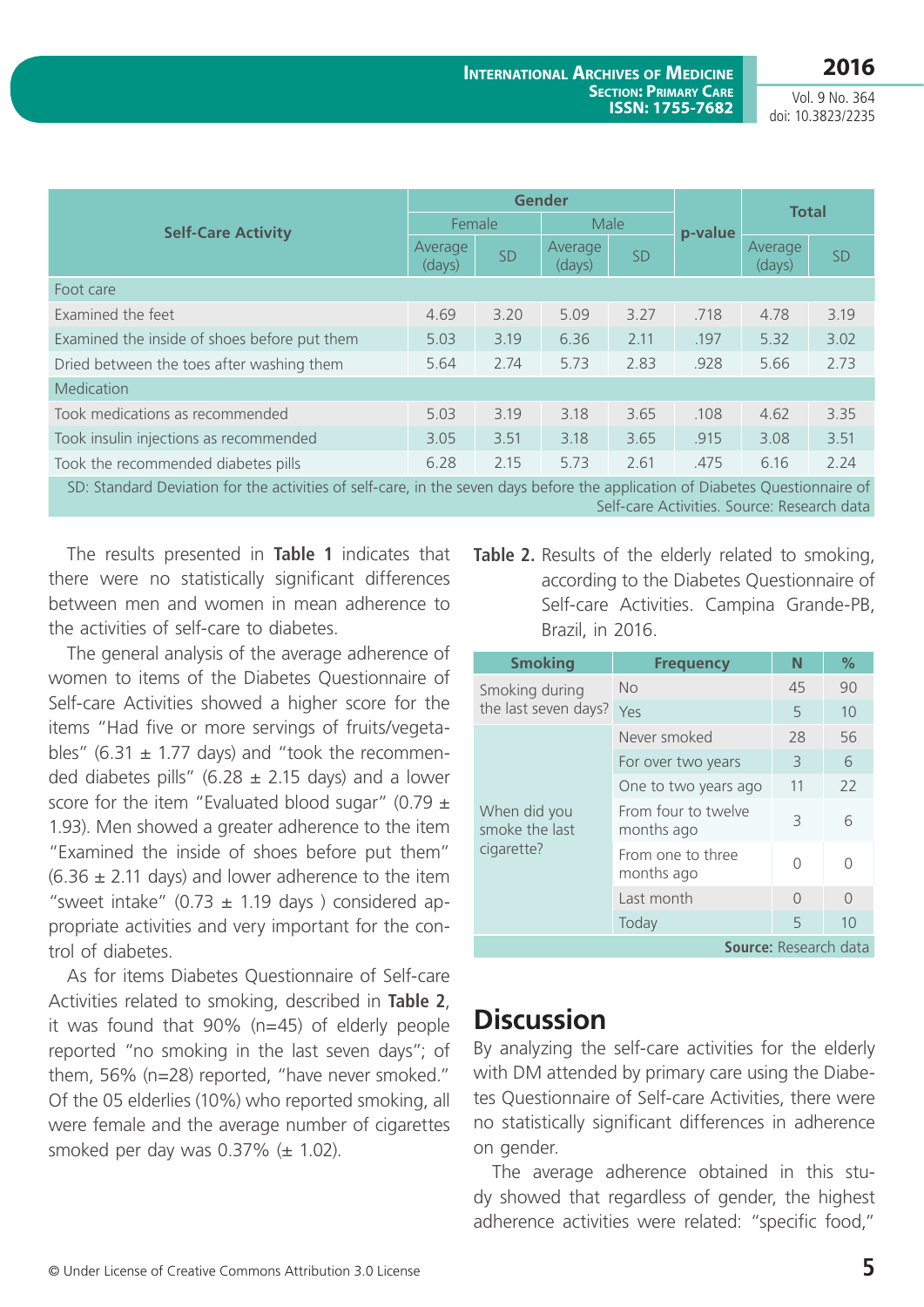Vol. 9 No. 364 doi: 10.3823/2235

**2016**

"foot care" and "medical therapy"; and the less adherence "physical activity," "sweet intake" and "monitoring of blood glucose." Of the five items covered on food, "eat fruits and vegetables" showed the highest adherence among the elderly (6.06  $\pm$ 2.16/week). Similar results for these items were also found in other studies that applied Diabetes Questionnaire of Self-Care Activities in elderly populations [15, 17].

In diabetes treatment, proper diet is essential since it favors the metabolic control contributing to normalization of blood glucose, reducing cardiovascular risk and weight control, preventing acute and chronic complications of the disease [18]. There is no consensus about the best nutritional screening tool since the literature has limitations, advantages, and disadvantages when used in specific populations. [19]

The low consumption of sweets was another positive aspect found in this study, particularly among elderly men. Another descriptive study of older adults with DM revealed that most of them had the habit of restricting sugar from the diet [20]. According to the Guidelines of the Brazilian Society of Diabetes [21], the use of sugar in a proper diet not exceeding 10% of the total amount of carbohydrates does not cause glycemic decompensation in diabetic patients.

When asked about the item "performed physical activity for at least 30 minutes" during the last week, an overall average was observed only 1.58 days/week (SD = 2.33), and 62% of the elderly reported that they had not practiced any day. Similar results were found by other authors who have obtained an average of 1.24 days/week  $(SD = 2.78)$ for this last item [9].

On the other hand, it is noteworthy that as the average age of this study population is 73.6 years old; this may be one of the factors limiting the practice of regular physical activity among elderly patients, although the existence of social equipment nearby health unit researched that promote physical activity of low impact.

Study of sedentary older women who began to practice regular physical activity observed that this practice when prescribed appropriately, extends the functional independence and improve the quality of life of the elderly, helping to decrease blood sugar levels, Body Mass Index body and the control of blood pressure [22].

Also, the practice of physical activity among the elderly, when associated with a food plan, it may be beneficial to assist in glycemic control in weight loss and increased muscle mass, contributing to the reduction of insulin resistance [21].

In the item on the monitoring of blood glucose, the average was 1.94 days/week  $(SD = 2,142)$ . Moreover, when asked whether this assessment had been carried out according to the number of times recommended by their doctor or nurse of FHU, the average was 1.16 days/week (SD = 2.14). Similar results were found in other studies [9, 16]

It is noteworthy that the elderly respondents in this study reported that the reasons for not assessing the daily blood glucose were related to the lack of medical recommendations for this practice, others mentioned that the professional performs this test during consultations. For the elderly who had glucometer (percentage not evaluated in this study), the reasons for non-daily blood glucose monitoring were related to lack of financial resources to buy the tapes blood glucose.

Blood glucose monitoring is an important intervention in the control and treatment of diabetes. Glycemic control can be monitored by blood glucose fasting, pre-prandial (before meals), post-prandial (after meals) and glycated hemoglobin (HbA1c). The blood glucose levels are used to guide the dose adjustment of drugs used since they indicate the times during the day that is a lack or excess of its action. HbA1c is the parameter used to assess glycemic control in the medium and long term because it reflects the glucose levels of the last two/three months [1].

The American Diabetes Association [23] recommends that the monitoring of blood glucose is performed three or more times a day for all people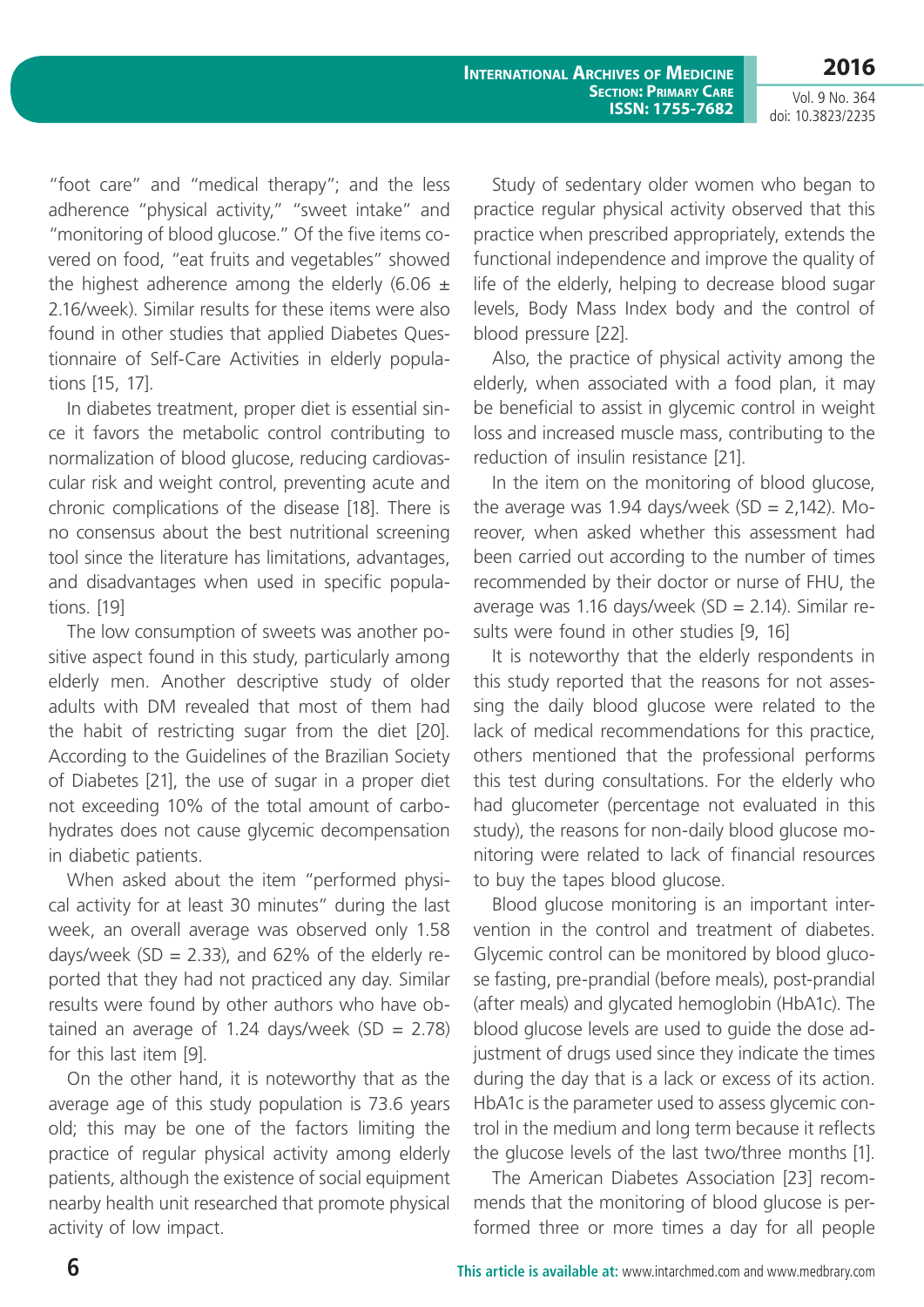**2016**

Vol. 9 No. 364 doi: 10.3823/2235

with diabetes type 1 or type 2 insulin use in multiple doses. In people with good pre-prandial control, but with high HbA1c, monitoring of blood glucose two hours after meals may be helpful. In people with type 2 diabetes using oral hypoglycemic monitoring of blood glucose is not routinely recommended. In elderly people, one glucose monitoring should be established at regular intervals, due to the increased risk of glucose changes due to the presence of multiple comorbidities and geriatric syndromes [24].

However, the decision of what level of glycemic control should be achieved needs to be agreed between the doctor and the patient considering the possible benefits, risks and the availability of the necessary technical resources. The goals also need to consider the age/expectation of the person´s life, duration of disease, and associated comorbidities. Greater flexibility of blood glucose monitoring is recommended for people with type 2 diabetes whose onset occurred after 60 to 65 years old [1].

The foot care is one of the self-care aspects of patients with diabetes [16]. On this aspect, there was similar percentage found to be desirable for the seven days of the week, in the evaluation of three items of Diabetes Questionnaire of Self -Care instrument activities related to these activities, corroborating the findings of other studies [11,25]. It is recommended that every person with diabetes perform the examination of the feet annually, identifying the risk factors for the development of ulcers and amputation [1.21]. Such actions should be implemented by nurses in routine care to this population, when considering that the diabetic foot is one of the leading causes of hospitalization of people with diabetes [16].

Through frequent foot examination, the prevention carried out by the doctor or nurse in Primary care is vitally important to reduce complications. It is noteworthy that the maintenance of the sensitivity of the feet should be explored for health promotion actions to maintain this condition [7].

In the elderly population, the self-examination of the feet is hampered by visual impairment and decreased mobility due to aging and the lack of family caregivers. In this regard, the nursing must teach the patient the care they should take, including daily inspection and maintenance of clean and dry feet, especially between the toes, which can prevent costly complications, both physical and emotional. It is noteworthy also the need to encourage the patient to wear closed shoes that fit well, as well as inspect them before putting them [16].

In the assessment of adherence to drug treatment of diabetes, there were means found higher among the female elderly (6.28 days per week (SD =  $2.15$ ) for items "took the recommended diabetes pills in the last seven days." These results indicate a good behavior for self-care activities involving drug therapy. Similar results were found by other studies with an average of the last 7 days evaluated [9, 11, 16].

Medication therapy plays an important role in the treatment of multiple acute and/or chronic health conditions in frail elderly such as diabetes. The low percentages found for the item "took insulin as recommended" is because only 40% (n=20) of respondents used insulin daily. Among people with diabetes, especially type 2 diabetes, adherence to drug treatment tends to be low due to its asymptomatic nature, leading to the belief that the medication is not required [26].

It is imperative that the person with diabetes is aware of the risk related to the disease and the need for continued use of the drug. In this sense, it is necessary to guide health staff on the correct use of medicines, especially those who have difficulty adhering to treatment [27]. Also, health professionals in general and nursing, in particular, have the mission to promote better adherence to treatment by stimulating the behavioral changes essential to the effective control of the disease Adherence of people with diabetes mellitus self-care with the feet [16].

As for smoking, it is known that consumption is lower among the elderly than for other age groups and even when it occurs, it is related to poor health conditions and lack of control, jeopardizing the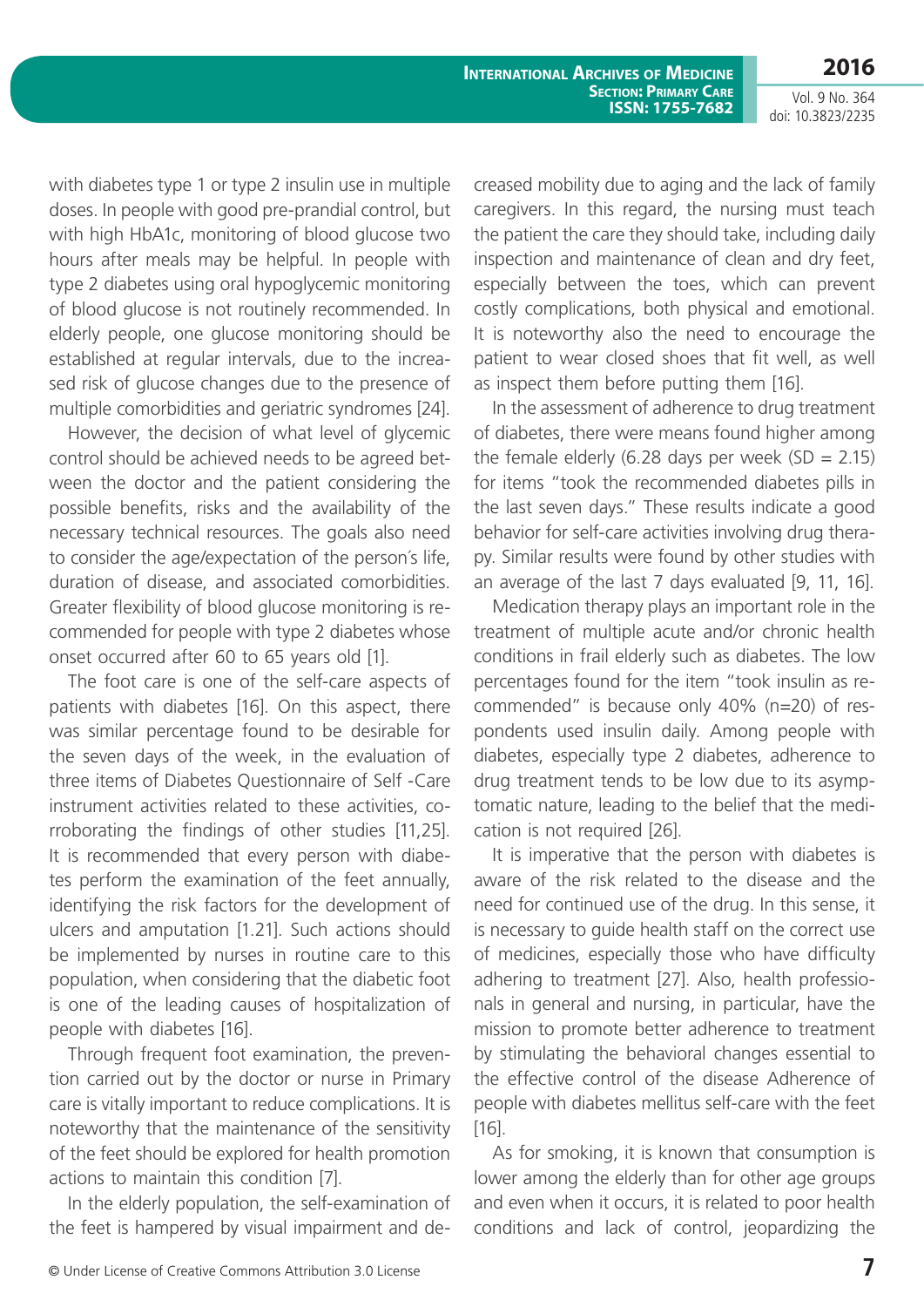Vol. 9 No. 364 doi: 10.3823/2235

health and quality of life. In this study, only 10% (05) of the elderly reported smoking within seven days before the application of Diabetes Questionnaire of Self-Care Activities instrument.

Smoking decreases the longevity, being a risk factor for many diseases, especially respiratory and cardiovascular. The benefits of cigarette suspension are evident and significantly improve the health of ex-smokers [28]. Because they have been exposed for a longer period to cigarettes without filter and high nicotine levels, elderly smokers have a higher risk of being affected by diseases related to smoking than cohorts of later generations. [29]

To improve adherence of the elderly with diabetes to self-care activities, the team of primary health care must continually act as a facilitator, the motivation for the desirable behavioral changes to control the disease, and support the development or strengthening of skills for self-care. Therefore, the educational process for self-care activities must be continuous and updated according to the needs of people identified in each care [13].

## **Conclusion**

The results demonstrate that the elderly population evaluated has satisfactory adherence to diabetes self-care with a high adherence (average greater than 5 days/week) for self-care activities that involve the intake of five or more servings of fruit/vegetable; examination of the shoes before put them; drying of the toes after washing them; and drug therapy.

Items of the Diabetes Questionnaire of Self-Care Activities that had lower adherence were glucose monitoring and the practice of physical activity. This study revealed that guidance in health education activities related to these items is necessary for this population, considering the specifics of diabetes in the elderly.

It is important to highlight the investments in health should be directed to self-care and treatment of people with diabetes to encourage behavioral changes favoring a reduction of comorbidities and complications related to the disease, especially among the elderly.

It is also believed that the assessment of adherence to self-care activities among older people with diabetes is important to prevent complications that interfere with self-care, quality of life and independence in the active aging process.

It is recommended that researchers and other health professionals use the Diabetes Questionnaire of Self-Care Activities in the care of elderly people in other health care levels, because only with new studies in different scenarios of practice, it can be checked the feasibility of using this instrument in the assessment of self-care among the elderly with diabetes.

### **List of Abbreviations**

DM: Diabetes Mellitus FHU: Family Health Unit MMSE: Mini-Mental State Examination QAD: Diabetes Questionnaire of Self-Care Activities SD: Standard Deviation HbA1: Glycated Hemoglobin

### **References**

- **1.** Ministério da Saúde (Brasil), Secretaria de Atenção à Saúde. Estratégias para o cuidado da pessoa com doença crônica: diabetes mellitus. Brasília: Ministério da Saúde, 2013.
- **2.** International Diabetes Federation. Idf Diabetes Atlas Seventh Edition. 7 ed. Available from:<www.diabetesatlas.org>
- **3.** International Diabetes Federation. Atlas do Diabetes 2015 Atualização Available from: [http://www.diabetesatlas.org/](http://www.diabetesatlas.org/resources/2015-atlas.html) [resources/2015-atlas.html](http://www.diabetesatlas.org/resources/2015-atlas.html)
- **4.** Stopa SR, César CLG, Segri NJ, Goldbaum M, Guimarães VMV, Alves MCGP, Barros MBA. Self-reported diabetes in older people: comparison of prevalences and control measures. Rev Saúde Pública 2014; 48(4):554-62.
- **5.** Ministério da Saúde (Brasil), Secretaria de Vigilância em Saúde. Vigitel Brasil 2013: vigilância de fatores de risco e proteção para doenças crônicas por inquérito telefônico. Brasília: Ministério da Saúde, 2014.